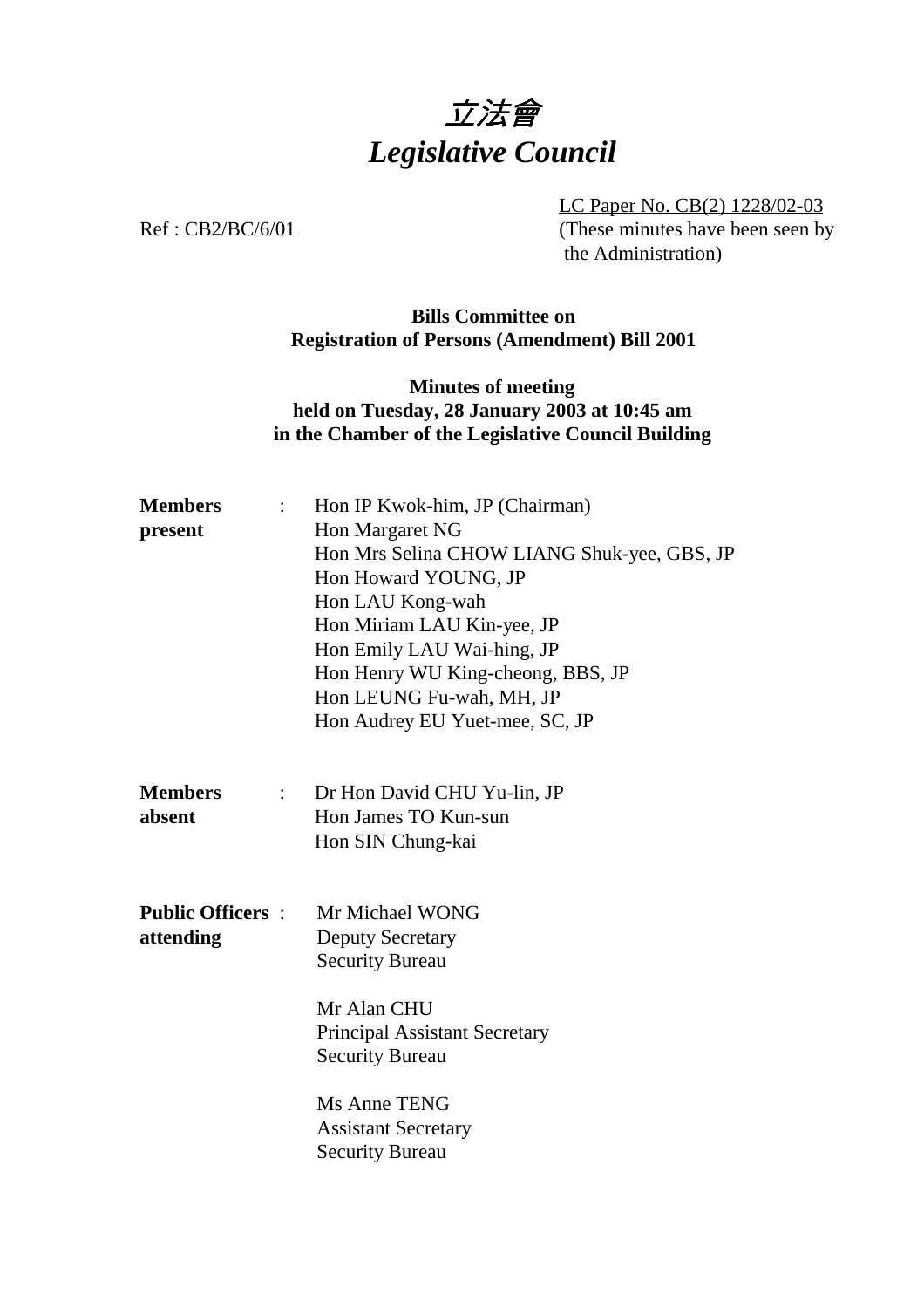|                               | Mr Michael STONE<br>E-government Coordinator<br>Commerce, Industry and Technology Bureau   |
|-------------------------------|--------------------------------------------------------------------------------------------|
|                               | Miss Sabrina LAW<br><b>Assistant Secretary</b><br>Commerce, Industry and Technology Bureau |
|                               | Mr Gilbert MO<br>Deputy Law Draftsman<br>Department of Justice                             |
|                               | Mr WONG Tat-po<br><b>Deputy Director</b><br><b>Immigration Department</b>                  |
|                               | Mr Raymond WONG Wai-man<br><b>Assistant Director</b><br><b>Immigration Department</b>      |
|                               | Mr TSOI Hon-kuen<br><b>Assistant Director</b><br><b>Immigration Department</b>             |
| <b>Clerk</b> in<br>attendance | <b>Mrs Sharon TONG</b><br>Chief Assistant Secretary (2) 1                                  |
| <b>Staff</b> in<br>attendance | Mr Arthur CHEUNG<br>Senior Assistant Legal Adviser 2                                       |
|                               | Mr Raymond LAM<br>Senior Assistant Secretary (2) 5                                         |

## **I. Confirmation of minutes of meeting held on 7 January 2003**

The minutes of the meeting held on 7 January 2003 were confirmed.

#### **II. Meeting with the Administration**

The Bills Committee deliberated and examined the Bill clause-by-clause (index of proceedings attached at **Annex**).

2. The Bills Committee requested the Administration to provide a written response on the following -

**-** 2 -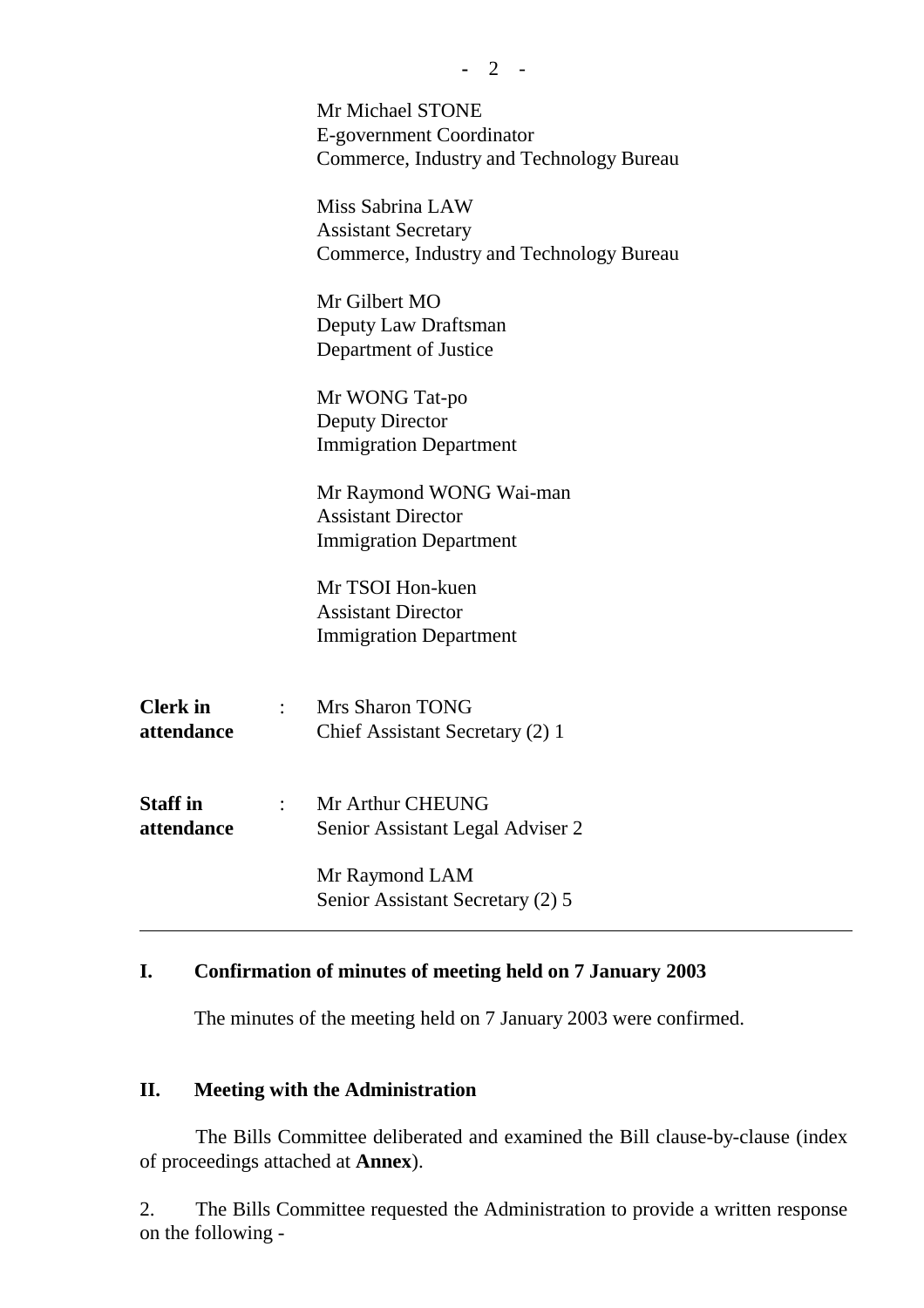#### Clause 23

- (a) To explain the difference between a forged identity card and an unlawfully altered identity card, and the difference between the offences against the possession and use of a forged identity card, making alterations to an identity card and possession and use of an unlawfully altered identity card from the prosecution viewpoint;
- (b) To explain the respective burden and standard of proof on the prosecution and the defendant regarding "without lawful authority or reasonable excuse" in the proposed regulation 12(2A);
- (c) To explain whether a lack of knowledge that the chip in a smart identity card had been tampered with would be a reasonable excuse under the proposed regulation 12(2A) and to consider spelling out clearly the element of "knowledge" in the proposed regulation;
- (d) To consider whether it was appropriate to use the term "tampering with" in the proposed description of offence for regulation 12(1A) in Schedule 2 to the Immigration Service Ordinance (Cap. 331); and

#### **Others**

(e) To provide a paper explaining the draft Committee Stage amendments proposed by the Administration.

3. The Administration undertook to amend the proposed Regulation 12(1A) to incorporate Professor Matthew LEE's suggestion of criminalising unauthorised access to data stored in the chip of a smart identity card.

4. Ms Emily LAU suggested that the Privacy Commissioner for Personal Data (the Privacy Commissioner) be invited to a meeting of the Bills Committee to answer questions on the paper entitled "Privacy Compliance : Investigation powers conferred on the Privacy Commissioner for Personal Data" provided by the Office of the Privacy Commissioner for Personal Data. The Chairman suggested that Ms LAU might wish to seek clarification on the paper with the Privacy Commissioner direct. He added that the Privacy Commissioner could be invited to a meeting of the Bill Committee, if necessary, after such clarification.

#### **III. Dates of subsequent meetings**

5. The Bills Committee noted that further meetings had been scheduled for Tuesday, 11 February 2003 at 2:30 pm and Tuesday, 18 February 2003 at 8:30 am to continue discussion with the Administration.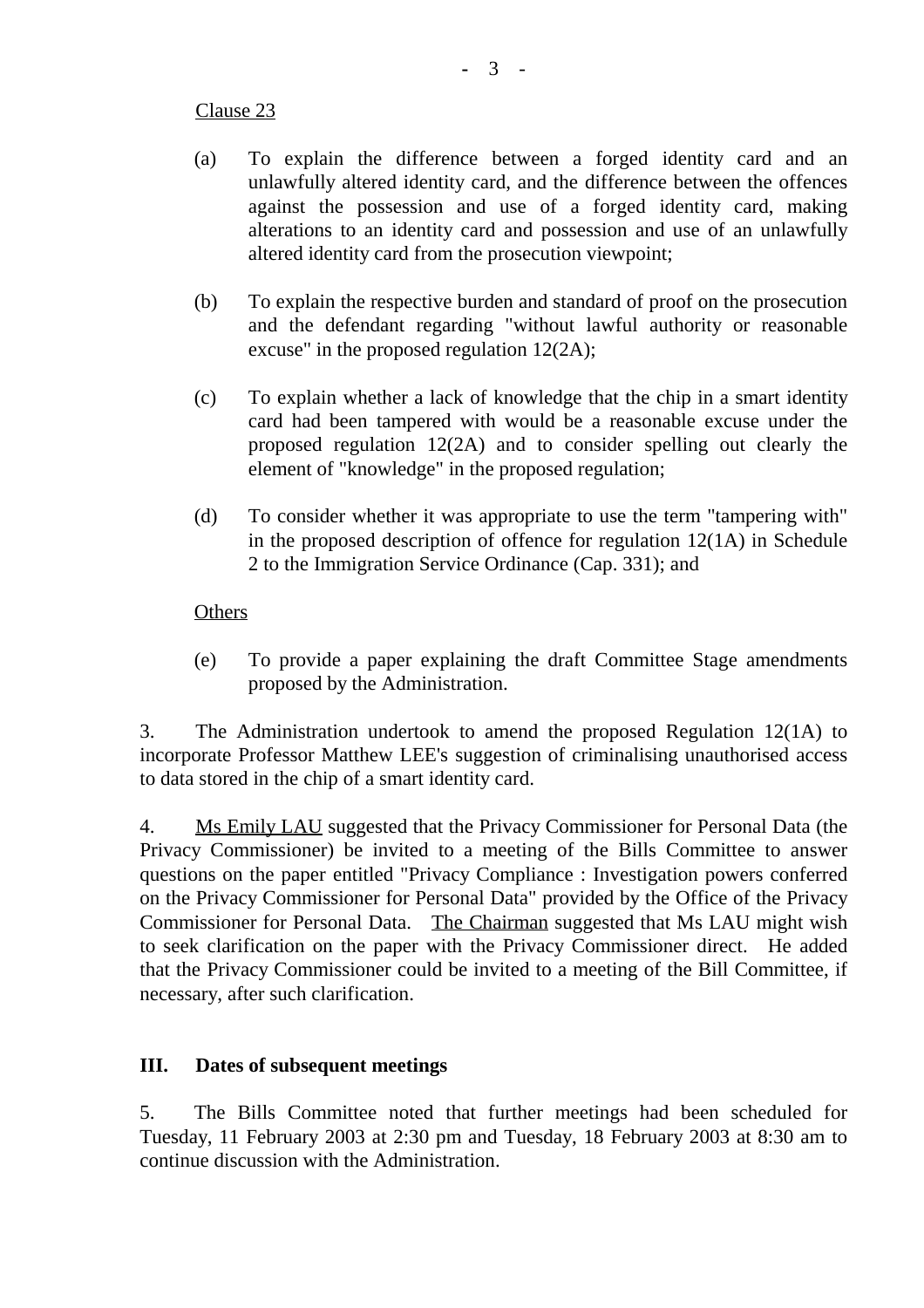6. The meeting ended at 12:40 pm.

Council Business Division 2 Legislative Council Secretariat 19 February 2003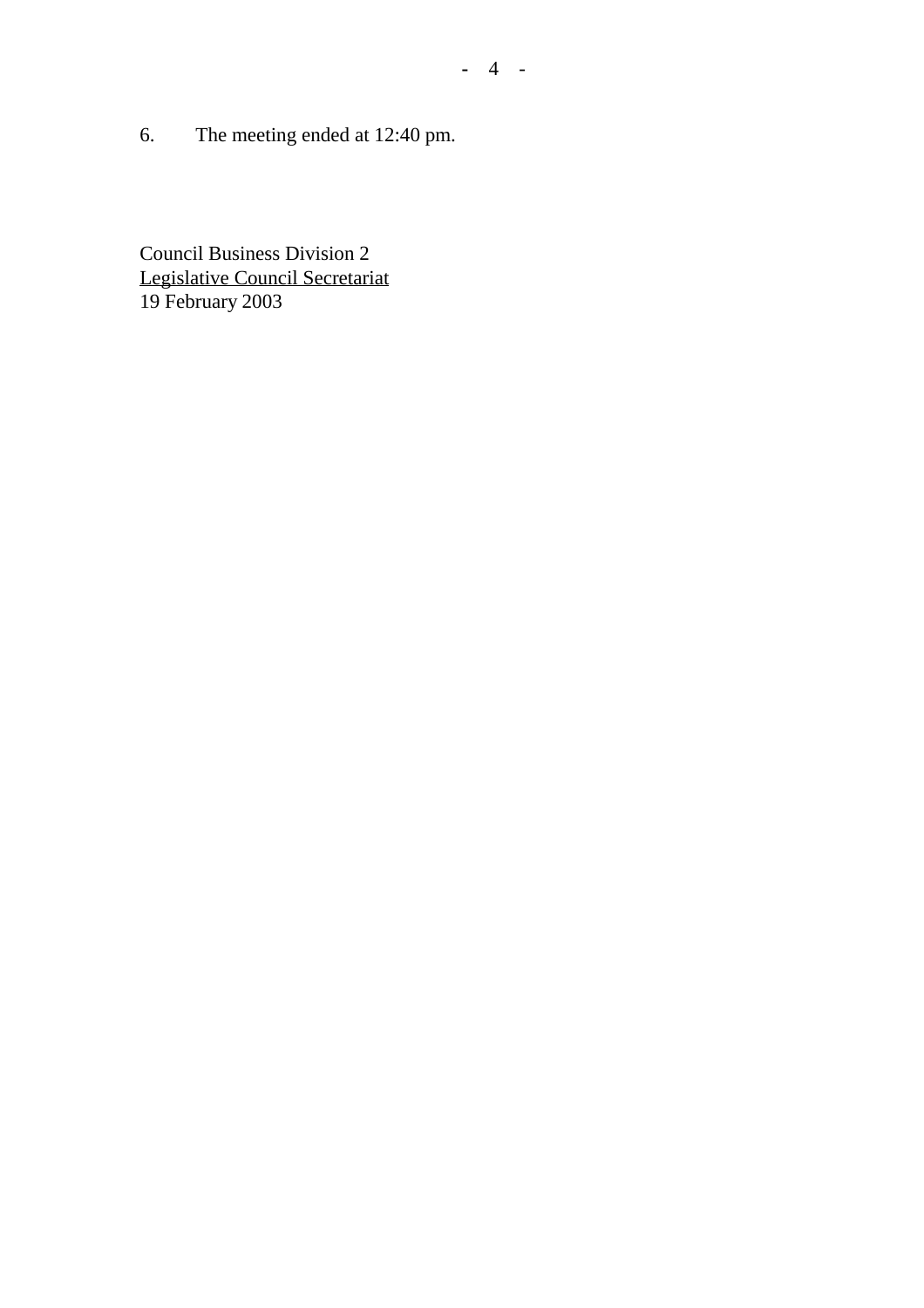#### **Proceedings of the meeting of the Bills Committee on Registration of Persons (Amendment) Bill 2001 on Tuesday, 28 January 2003 at 10:45 am in the Chamber of the Legislative Council Building**

| <b>Time</b><br>marker | <b>Speaker</b>                                                                                                   | Subject(s)                                                                                                                                                                                                                                                                                                                         | <b>Action</b><br><b>Required</b>                                                                                                                                                                                                                                                                                                                                                        |
|-----------------------|------------------------------------------------------------------------------------------------------------------|------------------------------------------------------------------------------------------------------------------------------------------------------------------------------------------------------------------------------------------------------------------------------------------------------------------------------------|-----------------------------------------------------------------------------------------------------------------------------------------------------------------------------------------------------------------------------------------------------------------------------------------------------------------------------------------------------------------------------------------|
| 000000-<br>000301     | Chairman                                                                                                         | Confirmation of minutes of meeting held on 7<br>January 2003 and relevant papers for the<br>meeting                                                                                                                                                                                                                                |                                                                                                                                                                                                                                                                                                                                                                                         |
| 000302-<br>000521     | Admin                                                                                                            | Briefing on clause 20 of the Bill                                                                                                                                                                                                                                                                                                  |                                                                                                                                                                                                                                                                                                                                                                                         |
| 000522-<br>000638     | Chairman<br>Hon LAU Kong-<br>wah<br>Admin                                                                        | Written information on the conditions of stay<br>imposed on a person                                                                                                                                                                                                                                                               |                                                                                                                                                                                                                                                                                                                                                                                         |
| 000639-<br>000917     | Chairman<br>Admin                                                                                                | Briefing on clause 21 of the Bill                                                                                                                                                                                                                                                                                                  |                                                                                                                                                                                                                                                                                                                                                                                         |
| 000918-<br>001636     | Hon LAU Kong-<br>wah<br>Hon Emily LAU<br>Hon Mrs Selina<br><b>CHOW</b><br>Chairman<br>Hon Miriam<br>LAU<br>Admin | Whether a cardholder could choose to store<br>information such as blood type or donation of<br>organs into the chip of his smart identity card                                                                                                                                                                                     |                                                                                                                                                                                                                                                                                                                                                                                         |
| 001637-<br>001745     | Chairman<br>Admin                                                                                                | Briefing on clause 22 of the Bill                                                                                                                                                                                                                                                                                                  |                                                                                                                                                                                                                                                                                                                                                                                         |
| 001746-<br>002603     | Hon Emily LAU<br>SALA <sub>2</sub><br>Chairman<br>Hon Margaret<br><b>NG</b><br>Admin                             | Whether the term "Governor" in the Schedule<br>to Specification of Public Offices (Cap.1 sub.<br>leg.) should be amended as "Chief Executive"                                                                                                                                                                                      |                                                                                                                                                                                                                                                                                                                                                                                         |
| 002604-<br>002907     | Admin                                                                                                            | Briefing on clause 23 of the Bill                                                                                                                                                                                                                                                                                                  |                                                                                                                                                                                                                                                                                                                                                                                         |
| 002908-<br>003702     | Hon Miriam<br>LAU<br>Chairman<br>Hon Emily LAU<br>Admin                                                          | Difference between a forged identity card and<br>an unlawfully altered identity card; difference<br>between the offences against the possession and<br>use of a forged identity card, making alterations<br>to an identity card and possession and use of an<br>unlawfully altered identity card from the<br>prosecution viewpoint | Admin to explain the<br>difference between a<br>forged identity card and<br>an unlawfully altered<br>identity card, and the<br>difference between the<br>offences against the<br>possession and use of a<br>forged identity card,<br>making alterations to an<br>identity card and<br>possession and use of an<br>unlawfully altered<br>identity card from the<br>prosecution viewpoint |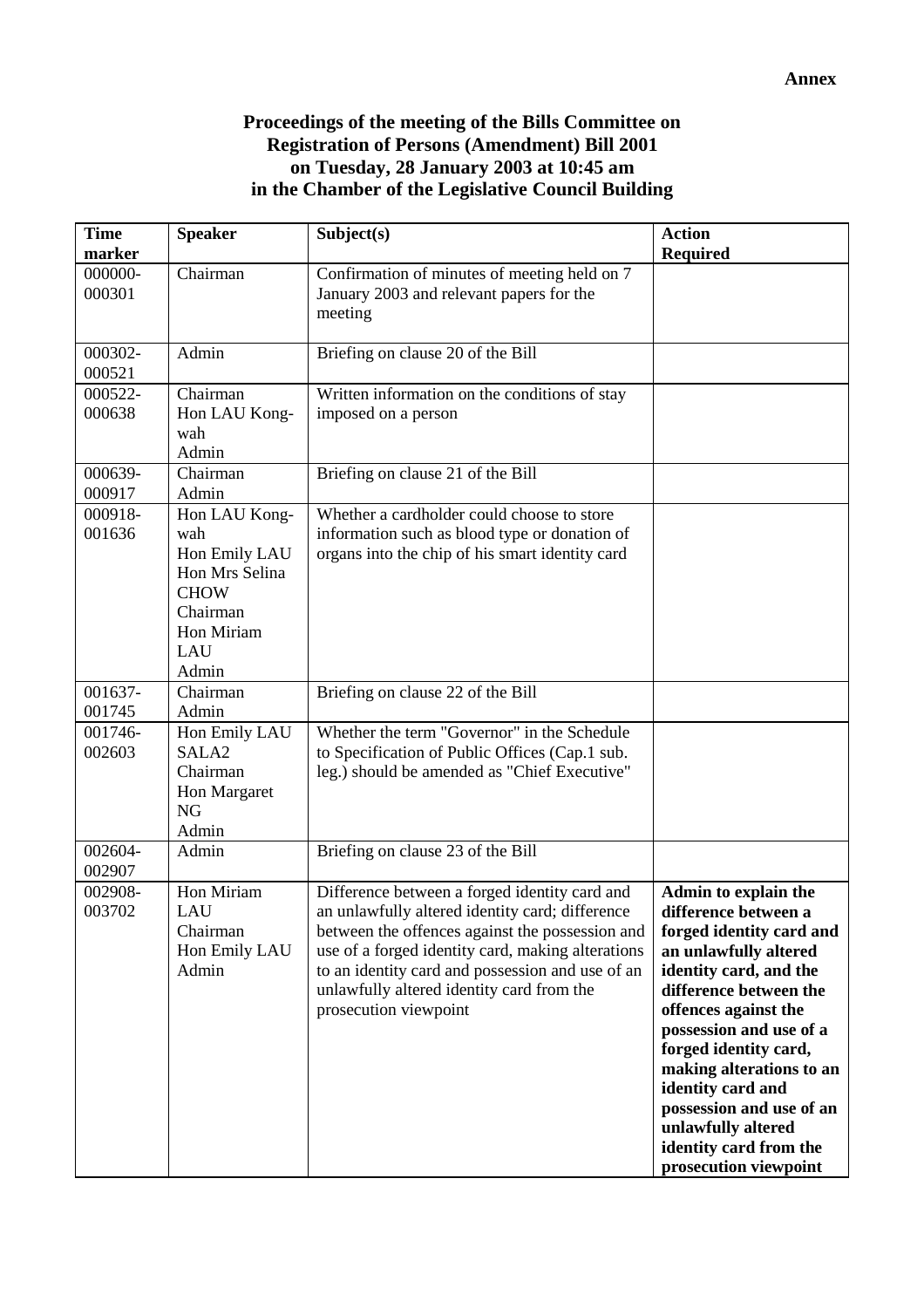| 003703-<br>005226 | Hon LAU Kong-<br>wah<br>Hon Mrs Selina<br><b>CHOW</b><br>Chairman<br>Admin                                   | Tampering with the chip in a smart identity<br>card and criminalising unauthorised access to<br>data stored in the chip of a smart identity card                                                                                                                                                                       |                                                                                                                                                                                                                                                                                                                                                                   |
|-------------------|--------------------------------------------------------------------------------------------------------------|------------------------------------------------------------------------------------------------------------------------------------------------------------------------------------------------------------------------------------------------------------------------------------------------------------------------|-------------------------------------------------------------------------------------------------------------------------------------------------------------------------------------------------------------------------------------------------------------------------------------------------------------------------------------------------------------------|
| 005227-<br>010023 | Hon Audrey EU<br>SALA <sub>2</sub><br>Admin                                                                  | Respective burden and standard of proof on the<br>prosecution and the defendant regarding<br>"without lawful authority or reasonable excuse"<br>in the proposed regulation $12(2A)$                                                                                                                                    | Admin to explain the<br>respective burden and<br>standard of proof on the<br>prosecution and the<br>defendant regarding<br>"without lawful<br>authority or reasonable<br>excuse" in the proposed<br>regulation 12(2A)                                                                                                                                             |
| 010024-<br>011145 | Hon LAU Kong-<br>wah<br>Hon Emily LAU<br>Hon Miriam<br>LAU<br>Chairman<br>Hon Margaret<br><b>NG</b><br>Admin | Tampering with the chip in a smart identity<br>card without knowledge; whether it was<br>appropriate to use the term "tampering with" in<br>the proposed description of offence for<br>regulation $12(1A)$ in Schedule 2 to the<br>Immigration Service Ordinance (Cap. 331)                                            | <b>Admin to consider</b><br>whether it was<br>appropriate to use the<br>term "tampering with"<br>in the proposed<br>description of offence<br>for regulation $12(1A)$ in<br>Schedule 2 to the<br><b>Immigration Service</b><br><b>Ordinance (Cap. 331)</b><br>and to consider spelling<br>out clearly the element<br>of "knowledge" in the<br>proposed regulation |
| 011146-<br>012422 | Hon Margaret<br><b>NG</b><br>Hon Mrs Selina<br><b>CHOW</b><br>Hon Emily LAU<br>Chairman<br>Admin             | Burden of proof of the prosecution and the<br>defendant regarding "without lawful authority<br>or reasonable excuse" in the proposed<br>regulation $12(2A)$ ; whether a lack of<br>knowledge that the chip in a smart identity card<br>had been tampered would be a reasonable<br>excuse under the proposed regulation | <b>Admin to explain</b><br>whether a lack of<br>knowledge that the chip<br>in a smart identity card<br>had been tampered with<br>would be a reasonable<br>excuse under the<br>proposed regulation<br>12(2A)                                                                                                                                                       |
| 012423-<br>012543 | Chairman<br>Hon Emily LAU<br>Hon Mrs Selina<br><b>CHOW</b>                                                   | Provision of a paper explaining the draft<br>Committee Stage amendments proposed by the<br>Administration                                                                                                                                                                                                              | Admin to provide a<br>paper explaining the<br>draft Committee Stage<br>amendments proposed<br>by the Administration                                                                                                                                                                                                                                               |
| 012544-<br>013049 | Chairman<br>Hon Emily LAU                                                                                    | Paper entitled "Privacy Compliance :<br>Investigation powers conferred on the Privacy<br>Commissioner for Personal Data" provided by<br>the Office of the Privacy Commissioner for<br>Personal Data and invitation to the Privacy<br>Commissioner for Personal Data to answer<br>questions on the paper                |                                                                                                                                                                                                                                                                                                                                                                   |